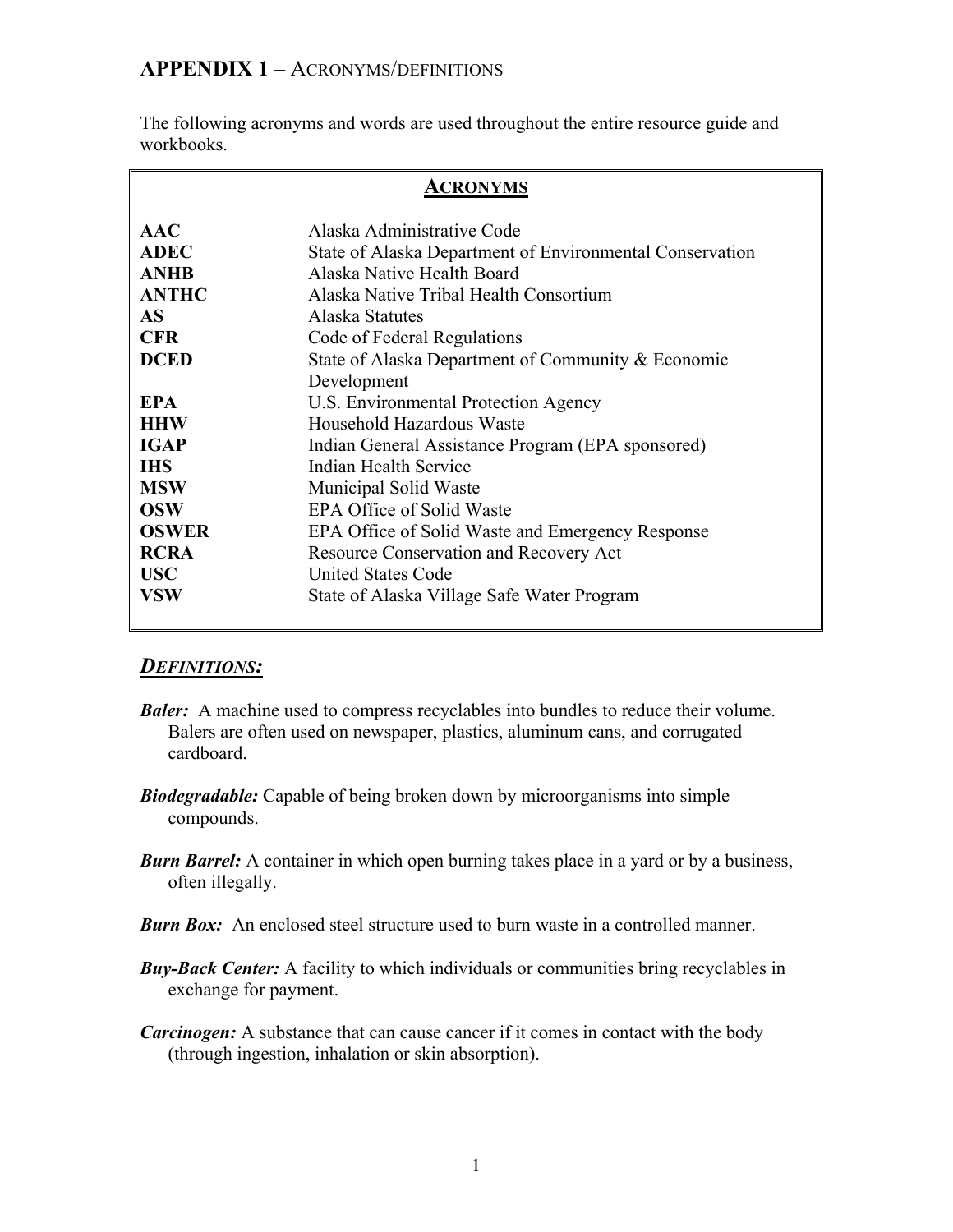- *Clean Air Act:* The Clean Air Act is a federal law that requires EPA to set national health-based air quality standards to protect against common pollutants including ozone, carbon monoxide, lead, sulfur dioxide, and particulate soot.
- *Clean Water Act:* The Clean Water Act established the basic structure for regulating discharges of pollutants into the waters of the United States.
- *Closure Costs:* The amount of money it will take to meet the requirements of state and federal regulations for land fill closure.
- *Code of Federal Regulations (CFR):* These are the rules made by the federal government and agencies of the federal government. It is divided into 50 sections, known as "Titles," that represent broad areas of federal regulation. **Title 40** of the CFR (referenced as 40 CFR) lists all environmental regulations, including those associated with solid and hazardous wastes.
- *Collection Centers:* Community waste and/or recyclables drop-off centers. They typically consist of one or more bins for waste and/or recyclables and are located at spots convenient for residents, such as near major roads, stores or community centers.
- *Collection System: A* system by which wastes are taken from households and businesses either to collection centers or directly to sorting, storage and/or disposal facilities (landfill, incinerator or burn box).
- *Combustible:* Capable of easily catching fire, though in legal terms combustible substances are slightly less of a fire hazard than *flammable* substances, as measured by the flash point (temperature at which an item will burn). Old rags soaked with gasoline are highly combustible.
- *Combustion:* A process by which waste is burned to produce heat, steam or electricity.
- *Compaction:* To crush something. For example, waste in a landfill are compacted by making a minimum of five (5) passes over the waste with a bulldozer or other heavy equipment.
- *Compost:* The relatively stable decomposed organic material resulting from the composting process. Also referred to as humus.
- *Composting:* The controlled decomposition of organic materials, such as leaves, grass, food scraps, and fish waste, by microorganisms. The result of this decomposition process is "compost", a crumbly, earthy-smelling soil-like material.
- *Comprehensive Environmental Response, Compensation, and Liability Act (CERCLA)*: The Act is commonly known as the "Superfund" law was enacted by Congress in 1980. This law provides for the cleanup of closed and abandoned hazardous waste sites. It also provided Federal authority to respond directly to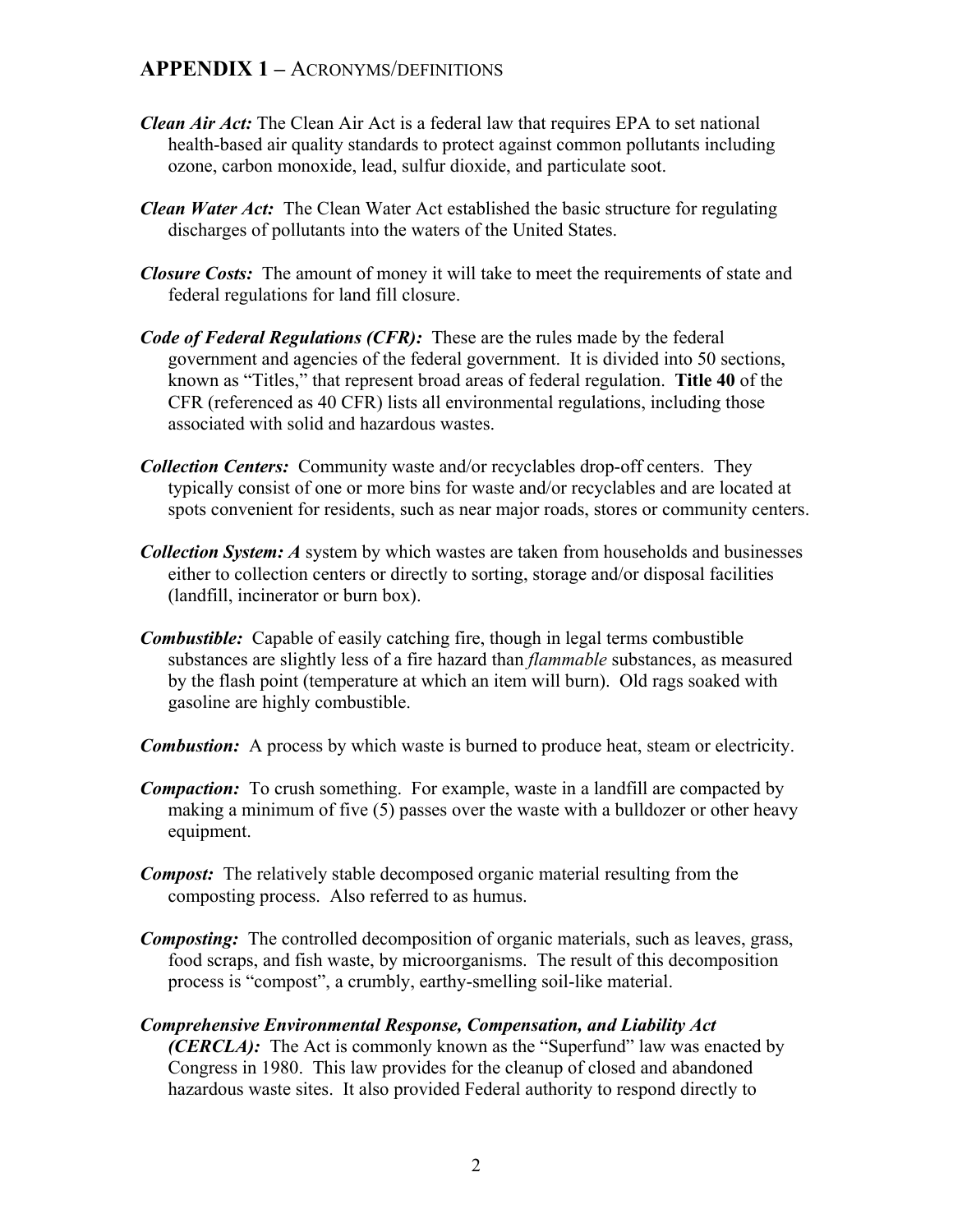releases or threatened releases of hazardous substances that may endanger public health or the environment.

- *Construction and Demolition (C&D) Debris:* Materials resulting from the construction, remodeling, repair, or demolition of buildings, bridges, road pavement, and other structures.
- *Corrosive:* Capable of causing deterioration of another material; a corrosive chemical might dissolve or rust metal or burn skin (examples of corrosive materials: acids, lye, drain cleaner, battery acid).
- *Curbside Collection/Pick-up:* Programs in which waste or recyclable materials are collected at the curb or house, often from special containers, and then taken to a recycling area or disposal facility, such as an incinerator or landfill.
- *Dispose:* To get rid of. For example, waste can be disposed of by recycling, burning, burying at a waste disposal facility.
- *Drop-off Collection:* A method of collecting waste, recyclables or compostable materials in which the materials are taken by individuals to collection sites, where they are deposit the materials into designated containers.
- *Dump:* Open, uncovered, unsanitary or unsafe waste disposal site that does not meet current federal, state or tribal environmental regulations. Also referred to as an *open dump*.
- *Energy Recovery:* Conversion of waste to energy, generally through the combustion of processed or raw waste to produce steam or heat.
- *Explosive:* Capable of being ignited by a spark or a sharp impact; usually refers to hazardous wastes. Aerosol cans are considered an extremely explosive form of waste.
- *Flammable:* Capable of easily catching on fire. Examples: gasoline, paint thinner, solvents, starting fluid; lacquer.
- *Garbage:* Spoiled or waste food that is thrown away, generally defined as wet food waste. It is often used as general term for all wastes that are thrown away.
- *Generation Rate:* Amount of solid waste produced over a given period of time. For example, a community may produce 200 tons of waste per year. For a community of 200 people, that amounts to 5.47 pounds of waste per day per person.
- *Generator:* Any entity that produces solid waste. Generators are usually divided into the following types: residential – single or multi-family households; commercial – offices, retail and wholesale businesses; institutional – social, educational or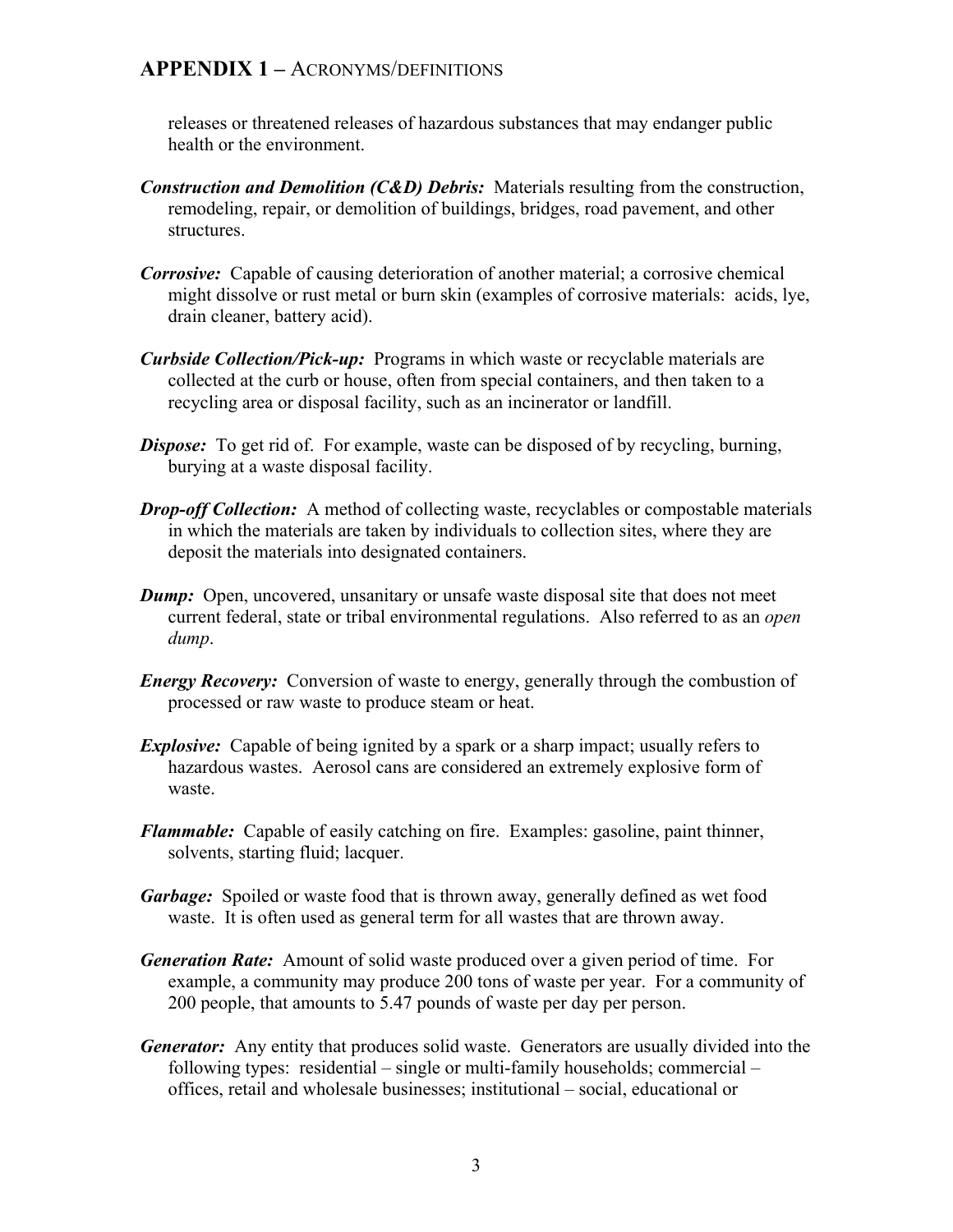charitable activities (examples: schools, health clinic and community center); industrial – industrial processes or manufacturing operations (examples: cannery, mining facility, boat building plant).

- *Groundwater:* Water beneath the ground's surface that fills underground pockets (known as aquifers) and moves between soil particles and rock, supplying wells and springs.
- *Hazardous Waste:* Solid waste or trash that may pose a threat to human health or the environment, the disposal and handling of which is regulated by federal and/or state law. Wastes that meet EPA's definition of solid waste and possess the characteristics of ignitability, corrosivity, reactivity, or toxicity or are included on EPA's list of hazardous wastes. For example, the lead in lead-acid batteries can cause severe burns if it contacts the skin. (Note: the legal definition is less inclusive).
- *Household Hazardous Waste (HHW):* The leftover content of products used for jobs around the home that contain hazardous components, including certain paints, cleaners, stains and varnishes, car batteries, anti-freeze, motor oil, petroleum products, and pesticides. Certain types of household hazardous waste have the potential to cause physical injury to sanitation workers; contaminate septic tanks or wastewater treatment systems if poured down drains or toilets; and present hazards to children and pets if left around the house. Under federal law these items can be disposed of in municipal solid waste landfills, however, they are often collected by communities and managed as hazardous wastes. Households do not have to separate household waste from trash under federal law, but may be required to do so under state or local laws or regulations.
- *Incinerate:* To burn in a well-designed burning device, such as an incinerator, that has airflow control and smokestack pollution controls.
- *Incineration:* Using controlled burning, in a specially designed device, to reduce the volume of solid waste.
- *Incinerator:* Facility in which the controlled burning of solid waste takes place. Time, turbulence, and temperature are controlled. Typically are commercially manufactured and require special training and maintenance to operate.
- *Industrial Waste:* Materials discarded from industrial operations or waste coming from manufacturing processes. Processing waste from a cannery could be considered industrial waste.
- *Inorganic:* Composed of material that does not come from plants or animals. This type of material does not compost or easily decompose. Plastic is a form of inorganic waste.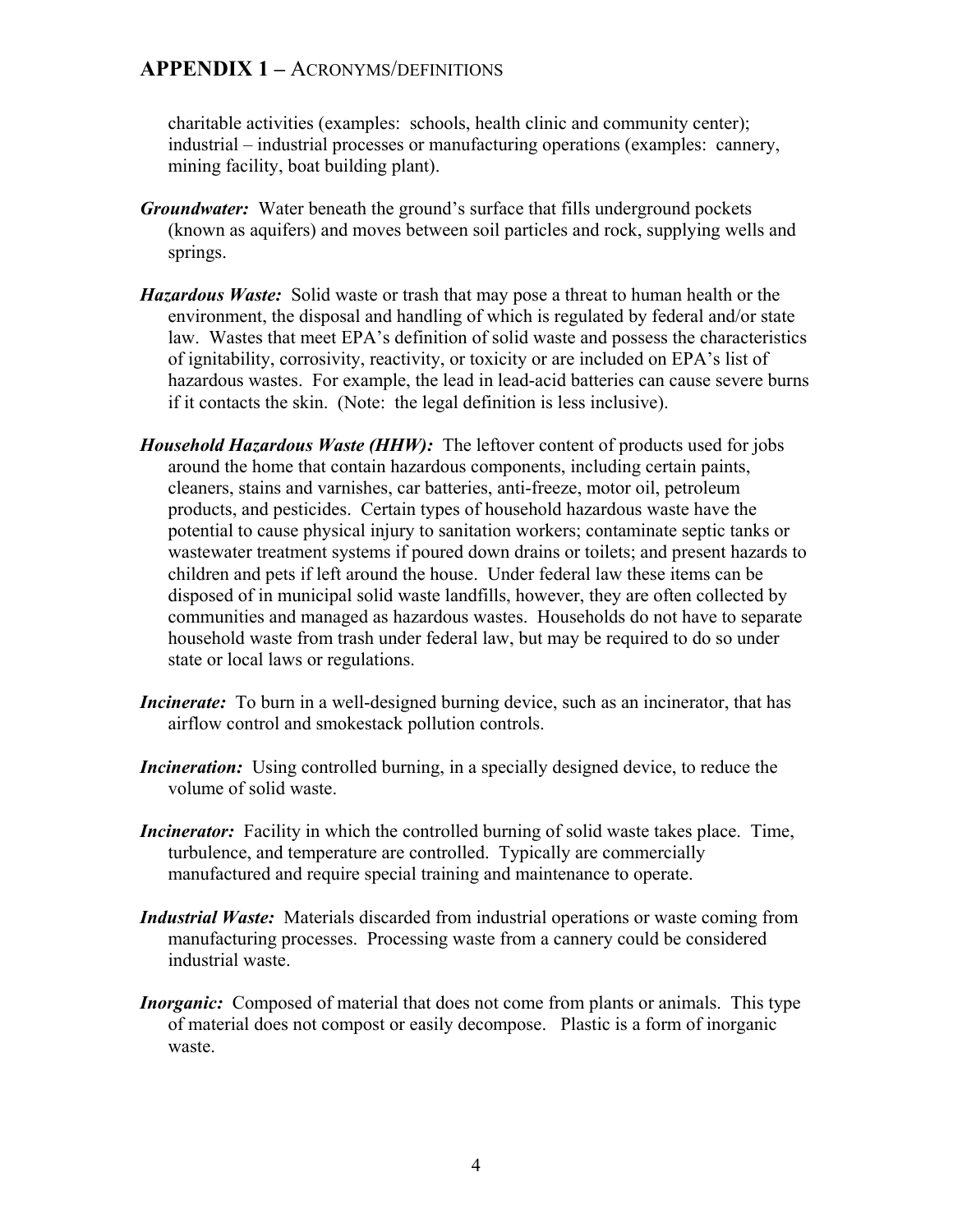- *Institutional Waste:* Waste materials originating in schools, clinics, hospitals, and other public buildings.
- *Integrated Solid Waste Management:* A management system composed of the following actions, steps, methods, processes, and facilities: planning, financing, regulation, operation, and management. It also includes: reduction of solid waste generation (source reduction); collection, transfer, materials recycling, composting, combustion (incineration), and disposal. EPA defines integrated solid waste management as a process for managing solid wastes and materials diverted from solid waste through a combination of any of the following four methods of management: source reduction, recycling, combustion, and landfilling.
- *Integrated Solid Waste Management Planning:* A process of evaluating several alternative waste management techniques to manage and dispose of specific components of a community's waste stream.
- *Landfill:* A site used to store *solid waste* either on or in the land. The term is usually used to refer to a legal and sanitary site. The site is specially designed and constructed to prevent leaking of *leachate* into the ground. They are covered and maintained on a regular basis and when no longer in use. See "dump" for further definition.
- *Leachate:* A liquid, usually consisting of water and contaminants, resulting from rainwater or snowmelt passing through garbage. Think of it as "garbage tea".
- *Manual Separation:* The separation of recyclable or compostable materials from waste by hand sorting.
- *Monitor*: To check up on something on a regular basis. For example, you monitor a landfill for the presence of litter or to be sure that wastes are put in the right place.
- *Municipal Solid Waste (MSW):* Includes non-hazardous waste generated in households, commercial and business establishments, institutions, and light industrial process wastes, agricultural wastes, mining waste, and sewage sludge.
- *Open Burning:* The uncontrolled burning of waste materials in barrels, open pits, or an open dump either intentionally or accidentally.
- *Open Dump:* Any land disposal site that does not meet the standards for a *sanitary landfill* under Section 4004 of the federal Resource Conservation and Recovery Act (RCRA).
- *Participation Rate:* A measure of the number of people participating in a recycling program compared to the total number that could be participating.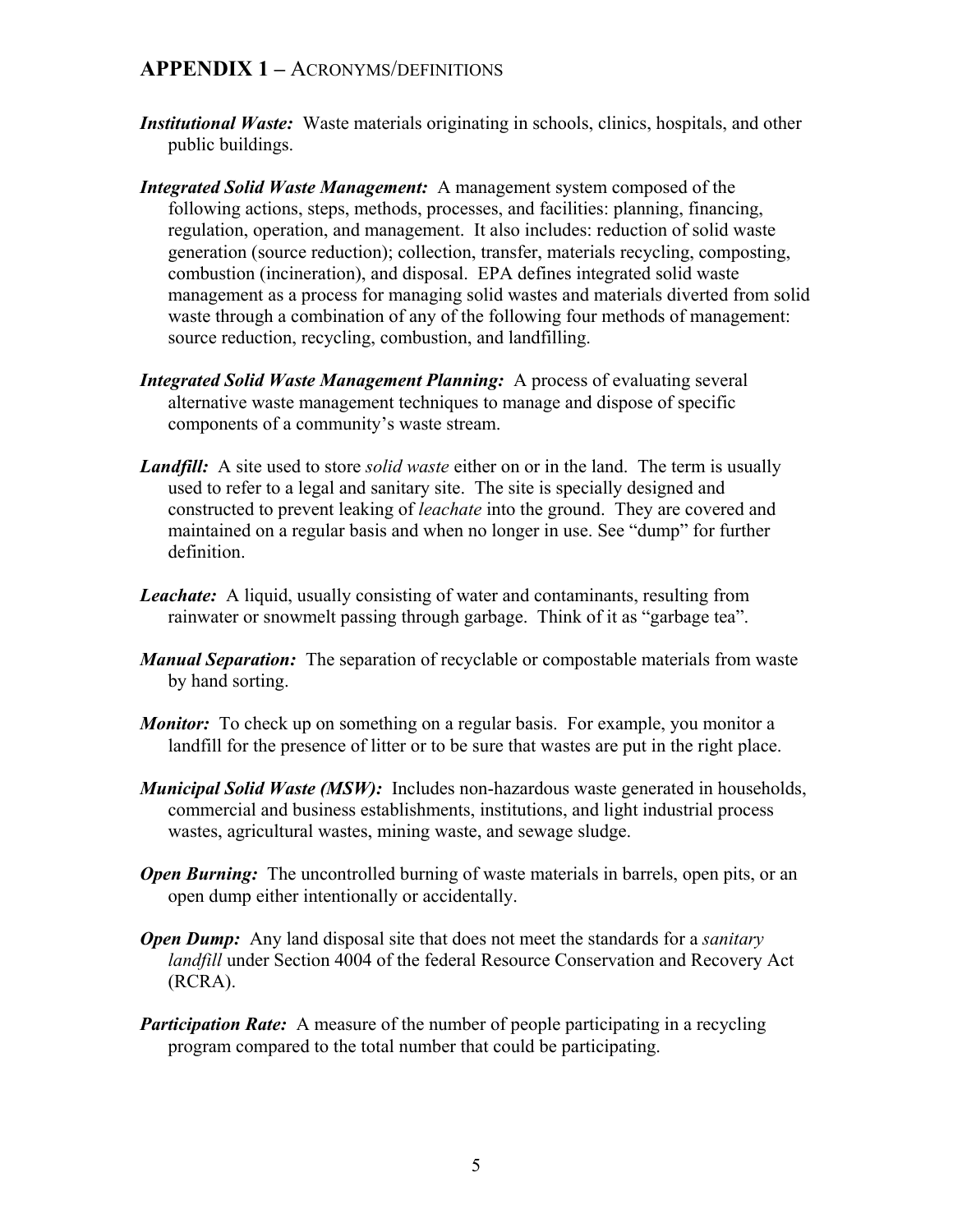- *Pay-As-You-Throw (PAYT) Program:* A waste and recyclables collection program that encourages waste minimization and materials recovery by charging residents for hauling or disposal costs based on the amount of garbage they throw away.
- *Pollutants:* Substances that cause *pollution* and contamination of the environment.
- *Pollution:* Contamination of the air, land or water by harmful substances.
- *Public Participation:* Involvement of local residents and businesses (commonly referred to as community members) in a community-based project, program or planning process.
- *Reactive:* Unstable or capable of creating a rapid or violent chemical reaction (e.g., explosion, combustion) when combined with other materials. (Examples of *reactive* chemicals: bleach; oxidizers; chlorine).
- *Recyclables:* Materials that still have useful physical or chemical properties after serving their original purpose and that can, therefore, be reused or remanufactured into additional products.
- *Recycle:* To collect, sort, process and reuse materials, either in the same form or as different products.
- **Recycling:** A series of activities that includes collecting recyclable materials that would otherwise be considered waste, sorting and processing recyclables into raw materials and manufacturing raw materials into new products or reusing them for another use.
- *Residential Waste:* Waste materials generated in single and multiple-family homes.
- *Reuse:* Using a product more than once, either for the same purpose or for a different purpose. Reusing items by repairing them, donating them to charity and community groups, or selling them also reduces waste.
- *Resource Conservation and Recovery Act (RCRA):* The federal law, which regulates the handling and disposal of solid waste and the use and management of landfills and other activities associated with solid waste management.
- *Resource Recovery:* A term describing the extraction and utilization of materials and energy from the waste stream.
- *Re vegetate:* To plant disturbed soil with grass or plants.
- **Sanitary Landfill:** Land waste disposal facility that is located, designed, and constructed to minimize water pollution from runoff and leaching. Waste is spread in thin layers, compacted, and covered with a fresh layer of soil each day to minimize pest, appearance, disease, air pollution and water pollution problems.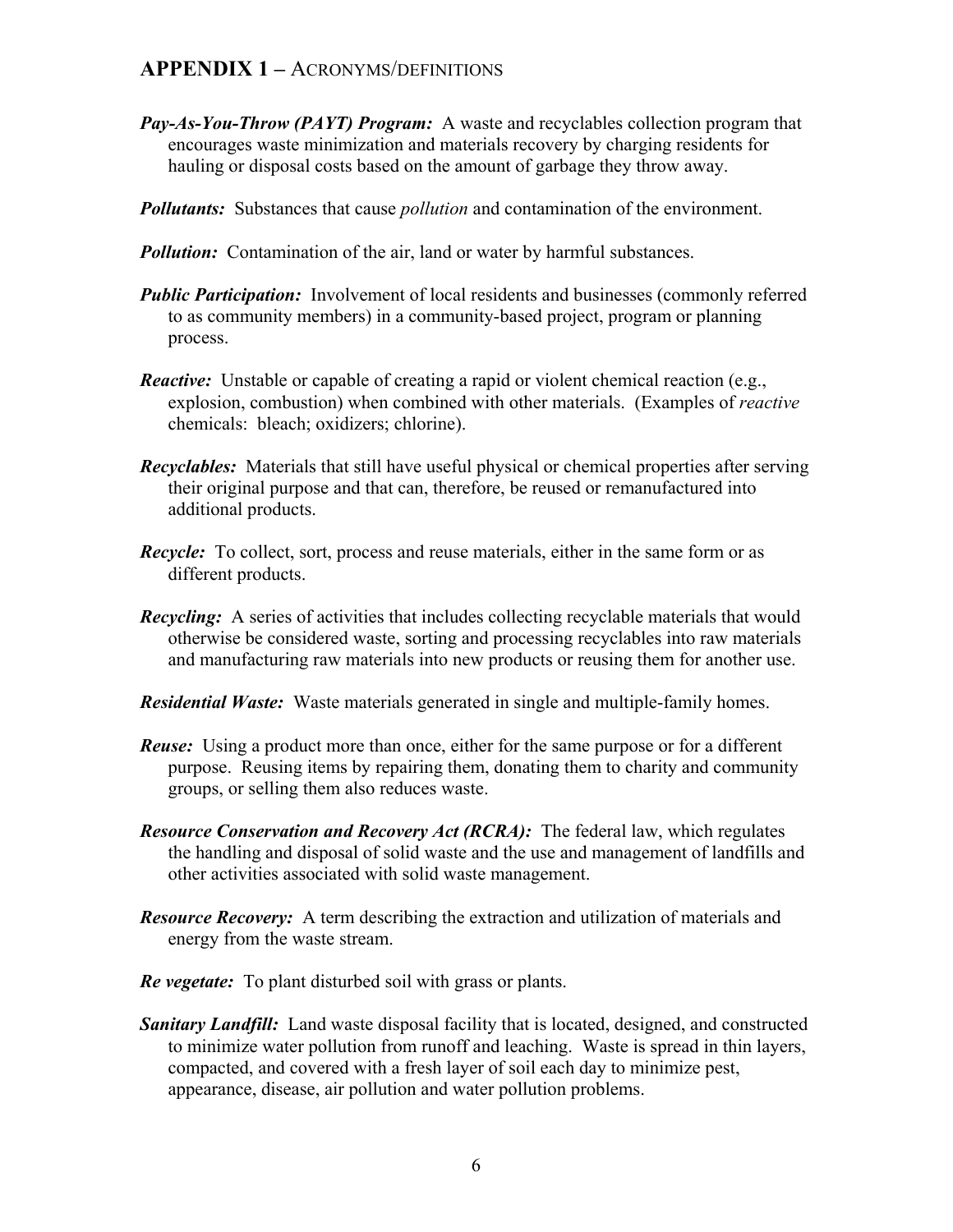- *Solid Waste:* Trash, garbage, litter or any substance, hazardous or non-hazardous, liquid or solid, that is no longer being put to use, not including liquid honeybucket wastes or sewage. Solid waste includes wastes from residential, commercial and institutional sources, such as durable and non-durable goods, containers and packaging, food scraps, yard trimmings, inorganic wastes, and construction and demolition debris. See Federal regulations and Alaska Statutes for a more detailed definition.
- **Source Reduction (or Waste Prevention):** Any activity that reduces waste at the source, before it can be generated. Refers to any change in the design, manufacture, purchase, or use of materials or products (including packaging) to reduce their amount or toxicity of the waste produced. Source reduction also refers to the reuse of products or materials.
- *Special Waste:* Refers to items that require special or separate handling, such as household hazardous wastes, used vehicles and appliances, bulky wastes, tires, and used oil.
- **Subtitle C:** Refers to Section C of the Resource Conservation Recovery Act that establishes a regulatory framework for managing the generation, storage, treatment, and disposal of hazardous wastes.
- **Subtitle D:** Refers to Section D of the Resource Conservation Recovery Act that establishes a system for managing solid waste, including both garbage/trash and nonhazardous industrial wastes.
- **Toxicity:** The capability of a substance to cause harm, either after a single exposure or dose (acute toxicity), or after long-term exposure to low doses (chronic toxicity).
- **Tipping Fee:** A fee for the unloading or dumping of waste at a landfill, transfer station, recycling center, or combustion facility, usually stated in dollars per ton; also called a disposal or service fee.
- *Transfer Station:* A permanent facility where waste materials are taken from smaller collection vehicles and placed in larger vehicles for transport, including truck trailers, railroad cars, or barges. Recycling and some processing may also take place at a transfer station.
- *Trash:* Material considered worthless, unnecessary or offensive that is usually thrown away. Generally defined as dry waste material, but in common usage, it is also another word for garbage, rubbish, or refuse.
- *User Fees:* Fees paid by residents and businesses for a service, e.g., waste collection.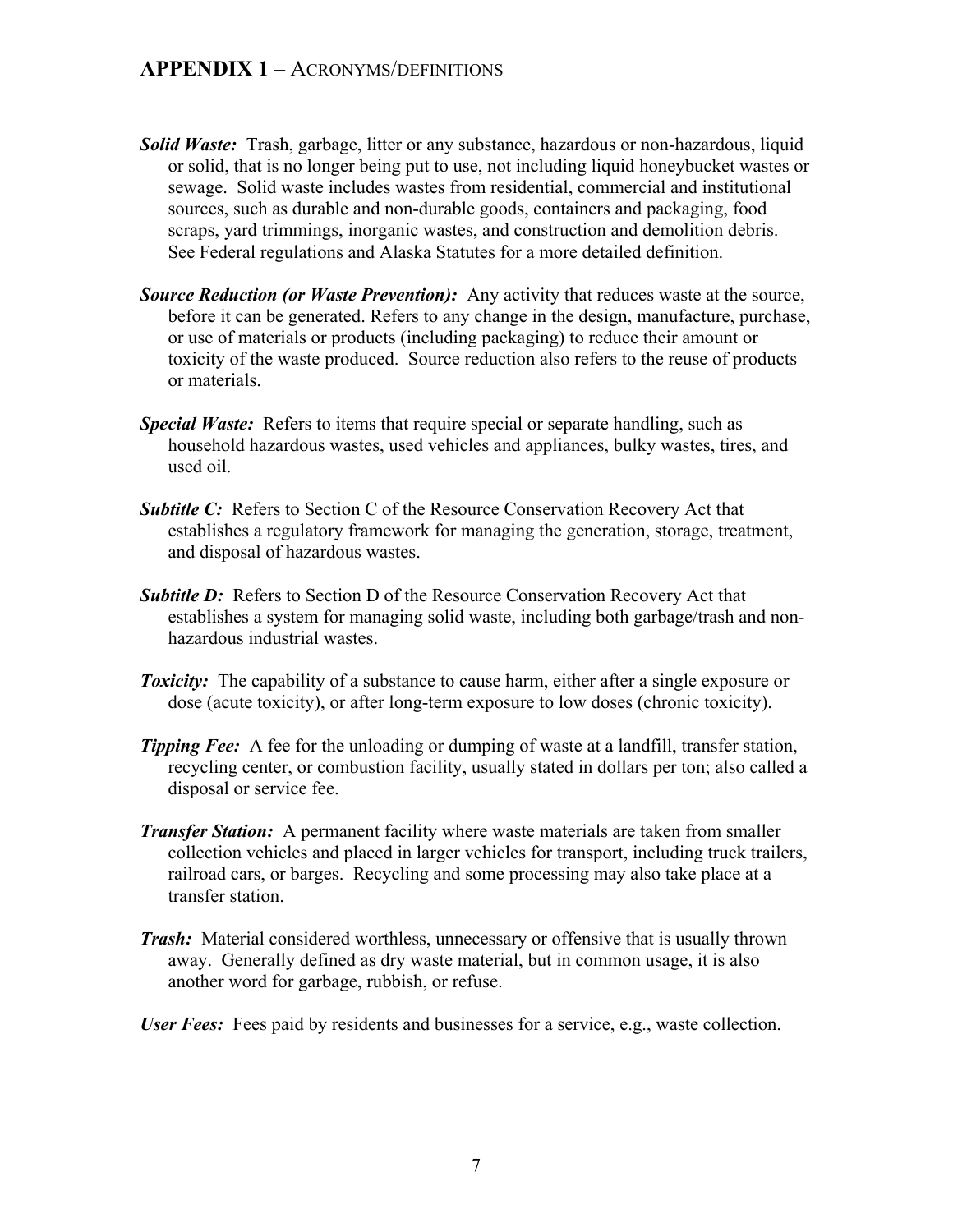- *Waste Combustion:* A method by which certain wastes are reduced by burning. Energy that is crated during this process can be recovered, and turned into heat, steam or electricity.
- *Waste Generation:* Refers to the weight of materials and types of waste as they enter a community's waste stream from residential, commercial, institutional and industrial sources before the waste is recycled, recovery, burned or disposed of in a landfill. Source reduction activities, such as composting or reusing materials take place before waste enters into a community's waste stream.
- *Waste Reduction:* Lessening the amount of waste produced by "source reduction" and/or "recycling." Also referred to as "pollution prevention" or "waste minimization."
- *Waste Stream:* A term describing the total flow of solid waste from homes, businesses, institutions, and manufacturing/processing facilities that must be recycled, burned, or disposed of in landfills; or any part of the total system, such as the "residential waste stream: or the "recyclable waste stream." Typically, it is the types of trash that go into a community's landfill (for example, food scraps from households, paper from the school, and packaging from stores).
- *WasteWise:* WasteWise is a free, voluntary, EPA program through which tribes, communities, and organizations can work to eliminate waste, benefiting their bottom line and the environment? The WasteWise program can help partners design their own solid waste reduction programs tailored to their needs.
- *Water Table:* Level below the earth's surface at which the ground becomes saturated with water. Landfills and composting facilities are designed with respect to the water table in order to minimize potential contamination from *leachate* in the waste.
- *Wetland:* An area that is regularly wet or flooded and has a *water table* stands at or above the land surface for at least part of the year. Most tundra areas that stay wet would be classified as a "wetland" area. Federal regulations apply to landfills sited at or near wetlands.
- *Yard Waste or Trimmings:* Leaves, grass, clippings, tree branches and natural waste that comes from yards and gardens. Yard trimmings may also include tree stumps and brush, but these materials are not normally composted.

# *LEGAL DEFINITIONS:*

These definitions are the legal definitions for the solid waste, hazardous waste, and household waste, as established by federal and state law. In most cases, rural communities are under the jurisdiction of Alaska's laws; therefore the state definitions apply when defining what is waste or regulating waste, as defined by state law.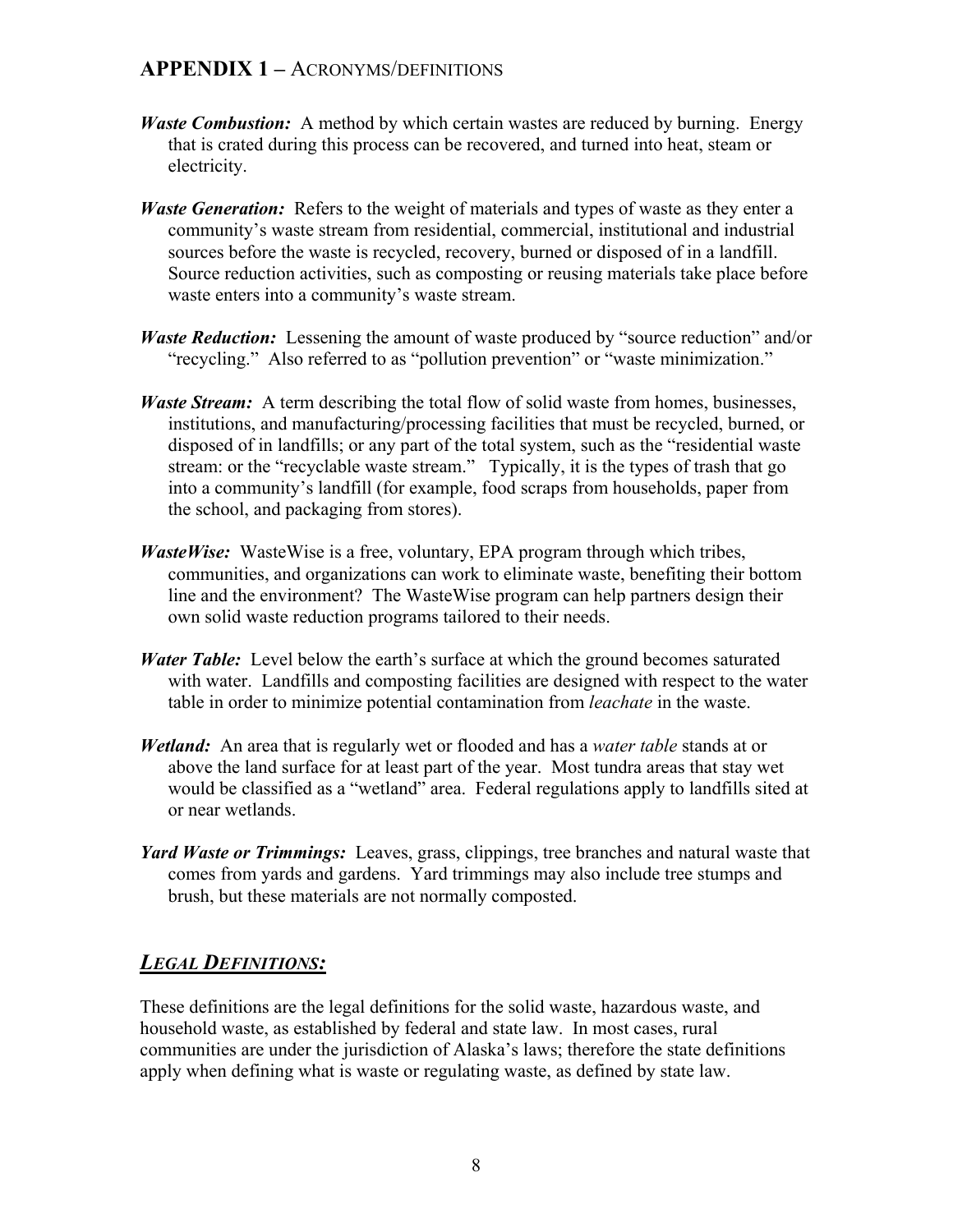## **SOLID WASTE**

## *Solid Waste Disposal Act (42 USC6903)*

"Solid waste: means any garbage, refuse, sludge from a waste treatment plant, water supply treatment plant, or air pollution control facility and other discarded material, including solid, liquid, semisolid, or contained gaseous material resulting from industrial, commercial, mining, and agricultural operations, and from community activities, but does not include solid or dissolved material in domestic sewage, or solid or dissolved materials in irrigation return flows or industrial discharges which are point sources subject to permits under section 1342 of title 33, or source, special nuclear, or byproduct material as defined by the Atomic Energy Act of 1954, as amended (68 Stat. 023) [42 U.S.C. 2011 et seq.].

*Municipal Solid Waste Landfills (40 CFR 258.2)* – Same definition as above.

## *RCRA Hazardous Waste Regulations (40 CFR 261.2)*

Solid waste is any material that is (a) discarded, (b) abandoned, (c) used in a manner constituting disposal, or (d) inherently waste-like material. Solid waste does not include material excluded by 40 CFR 261.4(a).

## *Alaska Statute (AS 46.03.900)*

**"Solid waste" means all unwanted, abandoned, or discarded solid or semi-solid material whether or not subject to decomposition, originating from any source.** 

## **HAZARDOUS WASTE**

## *RCRA Hazardous Waste Regulation (40 CFR 261.2)*

Hazardous waste is a solid waste that meets on of the listed criteria:

- 1) Listed Waste (U-Listed, K-Listed, F-Listed)
- 2) Characteristic hazardous waste
	- a) Ignitability (40 CFR 261.21)
	- b) Corrosivity (40 CFR 261.22)
	- c) Reactivity (40 CFR 261.23)
	- d) Toxicity (40 CFR 261.24)

## *Solid Waste Disposal Act (42 USC 6903)*

"hazardous waste means a solid waste, or combination of solid wastes, which because of its quantity, concentration, or physical, chemical, or infectious characteristics may—